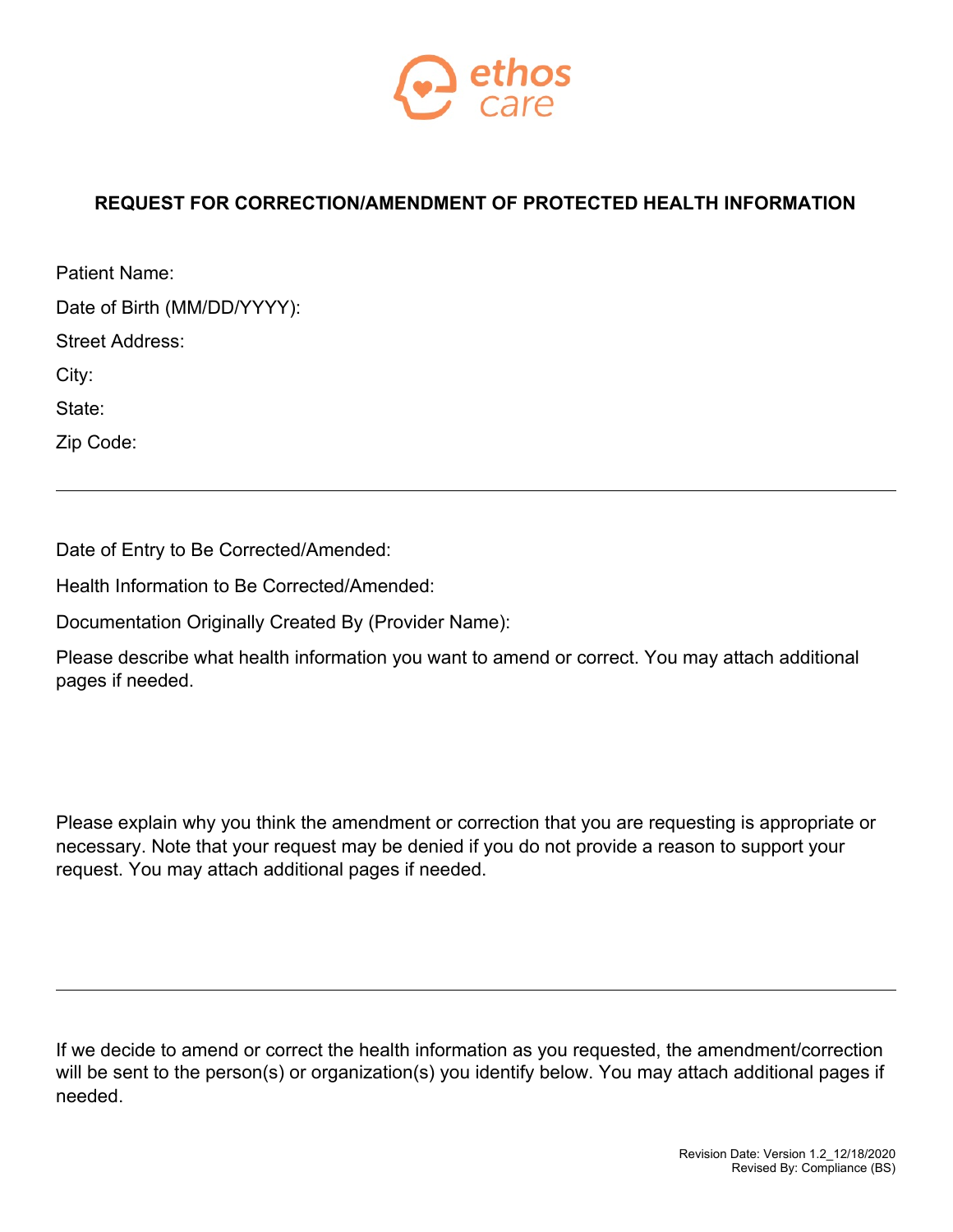1. Person or Organization:

Phone Number (include area code): Street Address:

2. Person or Organization:

Phone Number:

Street Address:

# **My Rights**

I understand that my request may be denied if:

- 1. The original information was not created by Ethos Care;
- 2. The original information is, in our professional judgment, accurate and complete;
- 3. The original information is not part of the designated record set; or
- 4. The original information is not available to me for inspection under applicable law

A written determination (acceptance or denial) will be provided within the legal time frame of your residential state, or we will tell you that we need more time (up to 30 additional days) to decide.

If Ethos Care denies your request for amendment or correction, we will let you know in writing how to submit a Statement of Disagreement, a complaint, or how to request that we include your amendment request in your protected health information that we maintain.

# **I have read and understand the information in this Amendment Request Form.**

| Patient Signature:                                            |       |  |  |
|---------------------------------------------------------------|-------|--|--|
| <b>Printed Name:</b>                                          | Date: |  |  |
| Signature of Authorized Representative:                       |       |  |  |
| <b>Printed Name:</b>                                          | Date: |  |  |
| Relationship to the patient/authority to act for the patient: |       |  |  |
| Witness or Interpreter:                                       |       |  |  |

#### **Please return this completed form to Ethos Care via one of the following methods:**

1. Mail to: ATTN: Privacy Officer at Ethos Care, Inc., 640 Glenna Dr, Fairfield, OH 45014-2719.